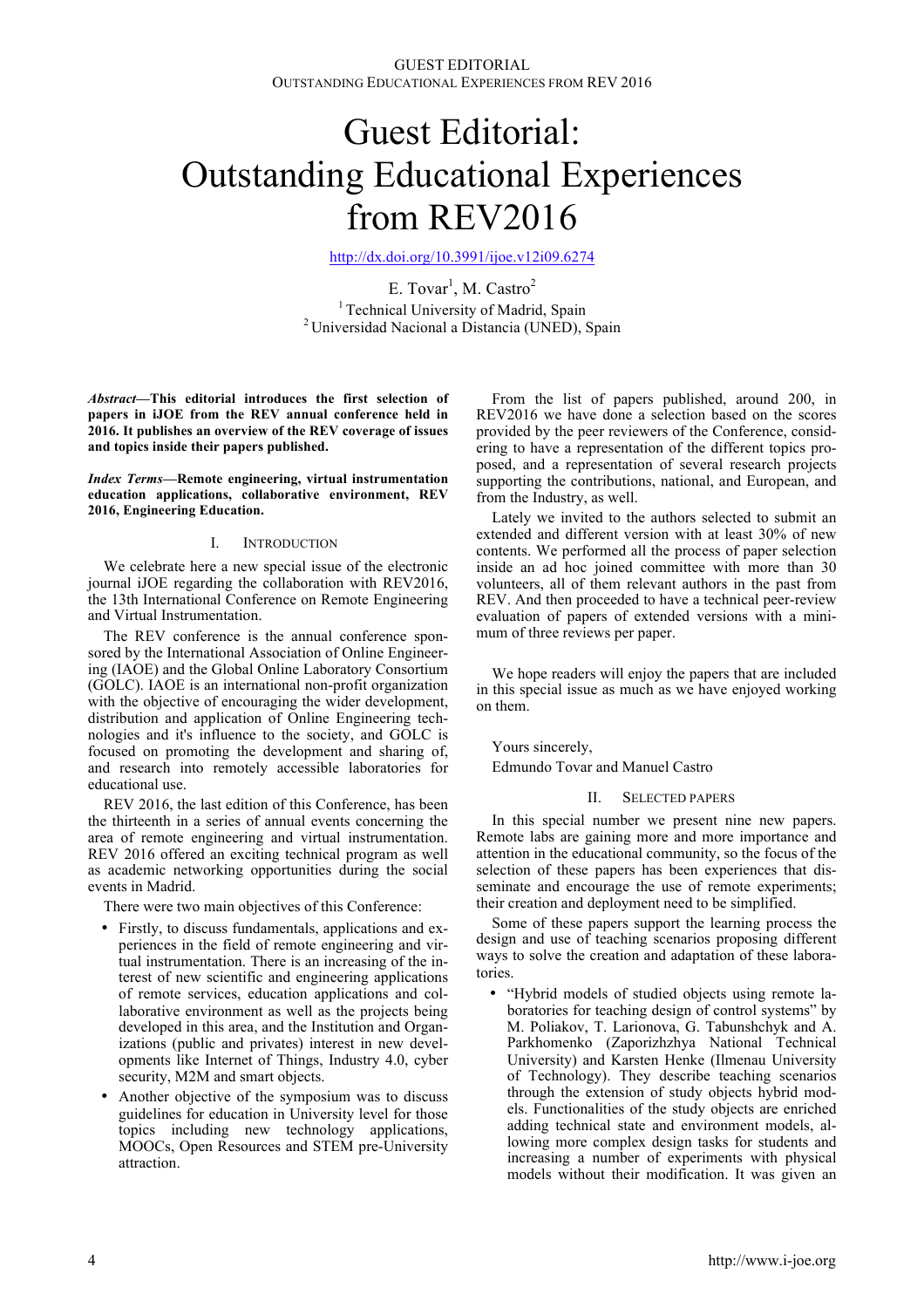# GUEST EDITORIAL OUTSTANDING EDUCATIONAL EXPERIENCES FROM REV 2016

example of design teaching scenario of diagnostic subsystem of a traffic light.

- "Models of Collaborative Remote Laboratories and Integration with Learning Environments", by L.F. Zapata Rivera, M. M. Larrondo Petrie (Florida Atlantic University). This paper explains how the effort towards the standardization allows the composition of more complex collaborative interactions with remote laboratories and more interoperable architectures. In particular, the UML model proposed, classifying different types of laboratories, integrates the remote laboratory with a Learning Management System (LMS) through an educational standard incorporating access models for collaborative user roles in the educational context that support synchronous and asynchronous formats
- "Assisted Creation and Deployment of Javascript Remote Experiments" by Luis de la Torre and José Sánchez (UNED), and Tiago Faustino Andrade, Pedro Sousa and Maria Teresa Restivo (University of Porto). This work is oriented to students and/or trainees fostering the collaboration among them. It presents an easy way for configuration of remote labs user interfaces exploring the training objectives of a specific course, adding a valuable insight for the integration effort of experiments. The interfaces are developed in Javascript and in this way integrated into an online course in Moodle, complementing them with all the necessary educational resources.
- "From Geiger-Counters to File Systems: Remote Hardware Access for the Operating Systems Course" by J. Wolfer and W. J. Keeler (Indiana University South Bend). This work shows the importance when designing remote laboratories experiences to consider local objectives in educational communities, including learner-centered items as learning styles, to correlate with laboratory results. The experience presented, in particular, describes the development, implementation, and deployment of an end-to-end, hardware and software, remote platform supporting the development of file systems for the Computer Science Operating Systems class. This rich experimental environment supports student projects by sharing inexpensive remote hardware for students to acquire background radiations events with a Geiger counter, transforming those events into random numbers, and providing those numbers through a custom file system.
- "An Integrated Example of Laboratories as a Service into Learning Management Systems" by Ll. Tobarra, S. Ros, R. Pastor, R. Hernández, M. Castro A. Robles-Gómez, A. C. Caminero, and J. Cano (UNED), A. Al-Zoubi (Princess Sumaya University for Technology) and M. Dmour (University of Jordan). This is another work in which the laboratory is integrated into a learning process. This is achieved through the addition of pedagogical elements into the client application of the remote laboratory or the integration of remote laboratories into the existing learning contexts. The remote laboratories, under this approach, can be seen as a set of services increasing their reusability and versatility. Each available service of their remote laboratories is fully integrated as pedagogical resources into the institutional Learning Management System (LMS), in order to be employed

during the whole learning process. A fully-functional example of the integration of service-oriented remote laboratories into a LMS is presented, where the Moodle platform has been chosen as a representative LMS.

• "Innovative Tools and Processes for Mobile Communications Research and Education" by F.J. Rivas-Tocado (Keysight Technologies), A. Diaz-Zayas and P. Merino (University of Malaga). This paper shows another evolution of remote experimentation to meet demands universities to collaborate and innovate in their education styles, research tools and processes. The main discussion the authors discuss is about a wider adoption of mobile technologies as a complement to traditional instrumentation and software simulation tools for educational purposes and how it can be included in federated research environments.

Other works apply efforts in the industry to be applied in educational environments:

- "Standartization Use Case of Solid-State Laser Lab and RF&Microwave Amplifier Remote and Virtual Laboratories at Labicom" by Igor Titov (Labicom LLC), Alexander Glotov (Bauman Moscow State Technical University), Yelizarov Andrey (National Research University) and Victor Petrov (RNTORES). This paper responds to the fact that many commercial user-friendly interfaces and rich client applications are not aware of the requirements of educational institutions, and not always the software within students' projects is of very good level beyond the prototype or outside scientific research. This paper outlines a demonstration of a few remote and virtual laboratories at Labicom platform that were built of industrial quality. They outline the importance of standardization and unification in software on many layers, helpful not only for connecting external laboratories to the platform but also for unifying the software on client and lab server sides thus significantly cutting needed development resources and costs.
- "Cloud-based Design and Virtual Prototyping Environment for Embedded Systems" by S. Werner, A. Lauber, J. Becker and E. Sax (Karlsruhe Institute of Technology) and M. Koedam and K. Goossens (Eindhoven University of Technology). This paper presents a cloud-based environment supporting the user in one of the main challenges in today's system design, the design and test of Multi-Processor System-on-Chips, when short time-to-market constraints. This improves the readability, portability and maintainability of produced software. Additionally, this paper presents the benefits of using cloudbased design environments in engineers' trainings and educations.

And finally, we include one representation of papers establishing educational guidelines with Open Educational Resources and MOOCs.

• "Two experiences of blended learning process on engineering education" by A. A. Rodríguez-Sevillano, M.A. Barcala-Montejano, E. Tovar, P. López-Gallego (Technical University of Madrid). This paper has presented the work done by the teaching team in two courses focused on blended learning. In both